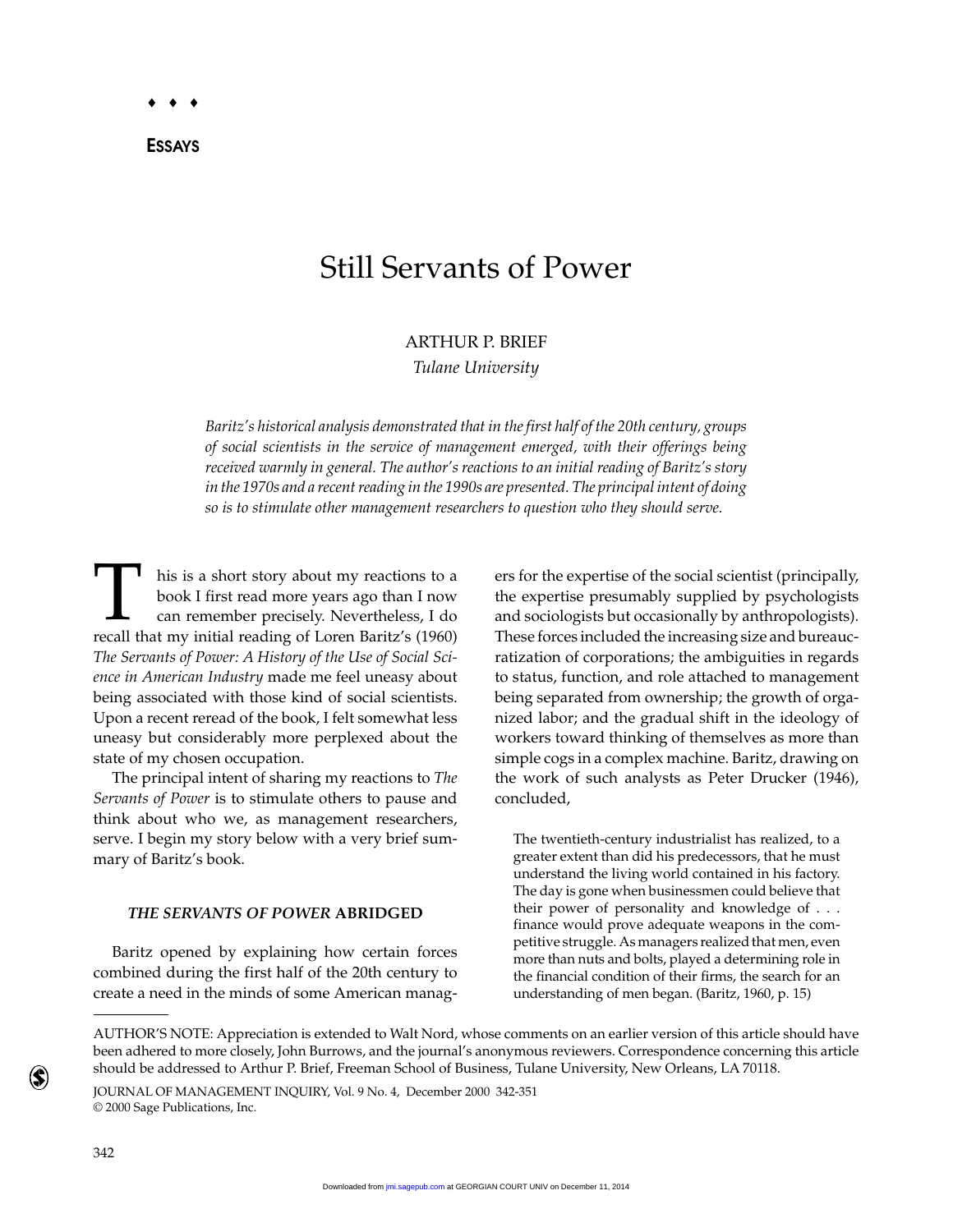Industrial psychologists led their brethren into the world of commerce and industry. According to Baritz, this leadership role rested on the research of James McKeen Cattell, who was influenced by the ideas of Sir Francis Galton concerned with "the problem of human individual differences" (Weld, 1928, p. 270). Specifically, Cattell and his collaborator Farand, in 1896, published a study involving the use of a battery of tests to measure the physical and mental status of a sample of Columbia University students. Later, other psychologists built on this first use of ability testing to develop techniques for screening job applicants to avoid hiring workers who were unsuited for the tasks required. Obviously, these techniques were appealing to managers. Less than 20 years later, Hugo Münsterberg (1913), armed with knowledge of psychological testing, demonstrated an awareness of just how useful psychologists could be to managers by formulating the first methodological outline of industrial psychology. As quoted in Baritz, Münsterberg recognized that this "new science" was "systematically [to] be placed at the service of commerce and industry" (1960, p. 36). He also recognized that this new science owed a debt to Frederick W. Taylor's "scientific management" (Kanigel, 1997); however, this debt, at least in Münsterberg's eyes, was not a large one because Taylor was a mere engineer and thus a psychological dilettante. In reality, scientific management gave industrial psychology its purpose.

The financial condition of the firm was the ubiquitous criteria of the success of scientific managers, and to an improvement of this condition they gave their attention. The aim was to help industry achieve the ends it defined for itself in the most efficient way. A similar acceptance of the industrialist's ethic became characteristic of industrial psychology as it criticized scientific management for failing to make industry efficient enough. (Baritz, 1960, p. 31)

Clearly, industrial psychologists aimed to serve management, and managers were primed to receive their help by the widely publicized successes of Henry Ford in applying enlightened new labor rules (Nevins & Hill, 1954). In part, these rules addressed proper living, the enforcement of which was assigned to a sociological department staffed by 100 investigators who were empowered to visit workers' homes to ascertain, for example, that the workers' sex lives were without blemishes. The supposed lesson Ford taught to the American management community was that by devoting time, effort, and a little money to the human

element of its business, production and profits would rise.

World War I provided a significant opportunity for psychologists to show what they could do. The army represented a vast and visible testing ground for the personnel selection techniques that had begun to be implemented in industry. In 1916, the National Research Council was organized and mandated to inventory and mobilize the nation's scientific resources. The following year, a Committee for Psychology was established by the council, in part, to discover ways of using psychology for military training and selection. In reference to the selection problem, the committee claimed that "officer material" could be located speedily and that men of "mental inferiority" could be eliminated (Baritz, 1960, p. 46). In general, the war focused management's attention on personnel problems, leading to the increased prevalence of centralized personnel offices. In such an atmosphere, psychologists were turned loose at the end of the war. Many saw economic opportunities. In 1921, James McKean Cattell founded the Psychological Corporation, with a board that included many of the country's most prominent psychologists (e.g., Hall, Watson, and Yerkes). The founding of the company, according to one of its latter officers, "established *psychological work* as a legitimate means of producing profits" (Baritz, 1960, p. 53).

Baritz devoted considerable attention to a series of studies well-known to management scholars, those conducted at the Hawthorne Works of Western Electric beginning in the mid-1920s. He devoted this attention to these studies and to the central figure identified with them, Elton Mayo, because of the associations between Hawthorne and the rise of what Baritz termed *managerial sociology*. How results of the bank wiring room experiment were interpreted exemplify this relationship; that is, explanations of the workers' behaviors focused on their self-imposed social organization. These interpretations were critical of the earlier, narrowly focused efforts of industrial psychologists on developing selection tests. Mayo (1931) stated, "The belief that the behavior of an individual within the factory can be predicted before employment upon the basis of a laborious and minute examination by tests of his mechanical and other capacities is mainly, if not wholly, mistaken" (p. 293). Alternatively, the primacy of the group was praised as the major influence on individual behavior. According to Baritz (1960), "from Hawthorne on the problems of selection, training, efficacy, and control would never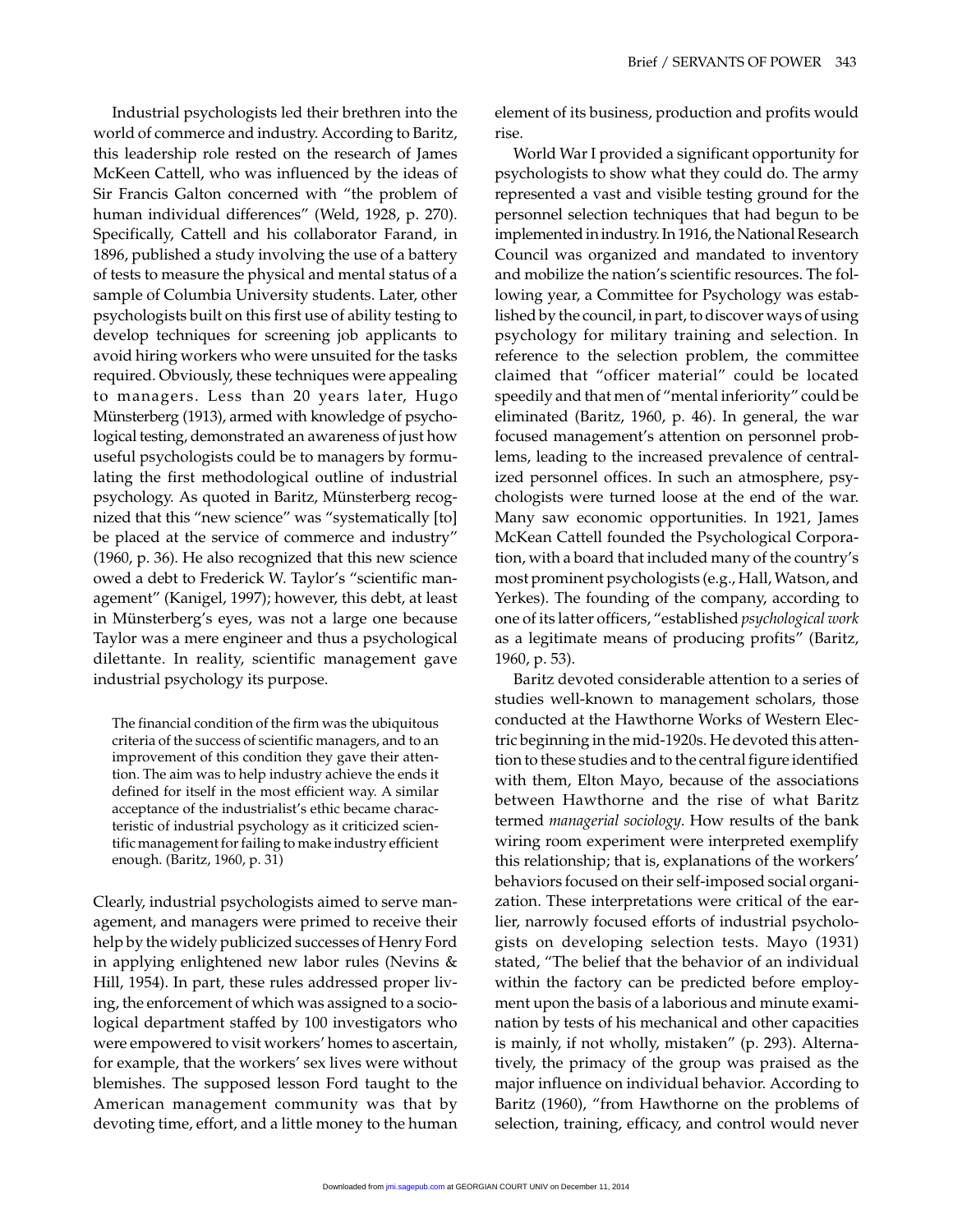seem as simple as they had been to the testing psychologists of the 1920's" (p. 95). Mayo, like the testing psychologists he was critical of, knew who he served. For example, he asserted that social science research, by providing management with the means of discovering the causes of labor "disorder and unrest," would make these problems "relatively easily controlled" (Baritz, 1960, p. 109).

During the Great Depression, the participation of social scientists in controlling labor discord and unrest rose substantially. In part, this rise was attributable to the formation of the Committee for Industrial Organization, which was aimed at organizing the industrial workforce, and to the passing of the National Labor Relations (i.e., Wagner) Act, which specified the rights of employees to engage in union activities. In 1933, a committee appointed by President Hoover reported that managerial attitudes toward the practice of personnel management were becoming more positive and that the principal reason for this change was the desire on the part of management to use personnel activities to curtail union strength. This managerial desire to alleviate the human problems of labor was good for industrial social scientists because they were the experts in such matters. (Particularly important during this period was the social scientist's knowledge of job attitudes.) In the struggle between labor and management, the position of the industrial social scientist was clear. For example, two psychologists (Fisher & Hanna, 1931), in a book titled *The Dissatisfied Worker*, concluded that most industrial unrest was caused by the emotional maladjustment of the worker, with the worker mistakenly attributing his dissatisfaction to his job. Psychologists were not alone in their promanagement orientation. One of the Hawthorne sociologists, T. North Whitehead (1938), argued that unions were social clubs designed to meet the psychological and social needs of their members and not a means of equalizing bargaining power.

As World War II ended the Great Depression, materials and men became scarce in industry. During the war, industrial social scientists came into their own because America's managers seemed to be forced by the necessities of wartime production to turn to the ideas so long preached by social scientists. Chief among the wartime problems were absenteeism and turnover, which management thought could be addressed by social scientists. Elton Mayo, of Hawthorne fame, concurred. He stated that "the only way to achieve control of absenteeism and labor turnover is to study such symptoms in the situations in which

they exist" (Mayo & Lombard, 1944, p. 1). This sort of research dramatically increased the use of attitude surveys in studying morale and job satisfaction. In addition, the military turned again to psychological testing, increasing its use. Moreover, the use of merit ratings rose during the war. Baritz (1960) quotes the speech of the president of the American Association of Applied Psychology to a 1944 Cleveland audience as a means of summarizing the spirit of the period, "These are thrilling times for applied science. . . . War always drives effort in the direction of utility and service. Whatever enterprises cannot be so classified tend to become outlawed for the duration" (p. 143).

The 1950s were boom years for industrial social scientists. This growth was fueled by a popular product, human relations training, either delivered at a company facility or off-site, for example, on a university campus. The content of this training for managers was diffuse, but central topics included motivation, leadership, groups, participation, and communications. The following, albeit cynical, appraisals of the lessons of human relations depict quite clearly their ideological bias.

A 1957 cartoon (Mulligan) in *The New Yorker* shows a friendly executive saying to a white-collar subordinate, "Now, I don't want you to do it my way because I say 'Do it my way.'. . . I want you to do it my way because you *see* it my way" (p. 39).

According to a United Automobile Workers publication, managers "are trooping to special classes at Harvard, where they learn workers are not the least bit mercenary . . . [and] report to the plant each morning for love, affection, and small friendly attentions" ("Deep Therapy," 1949, p. 48).

William H. Whyte (1952), an editor at *Fortune*, said,

Now one no longer need be ashamed of going along with the herd; indeed, with the aid of the new jargon he can be articulately proud of the fact. He is not just conforming, he is using "group skills." He is maintaining "equilibrium." He is "participating." (pp. x-xi)

All in all, the 1950s, despite the disparaging words of a few critics, were good years for industrial social sciences.

Baritz (1960) begins his concluding chapter by recognizing that "by the middle of the twentieth century, industrial social science had become one of the most pregnant of the many devices available to America's managers in their struggle with costs and labor" (pp. 191- 192). Management's support of the social sci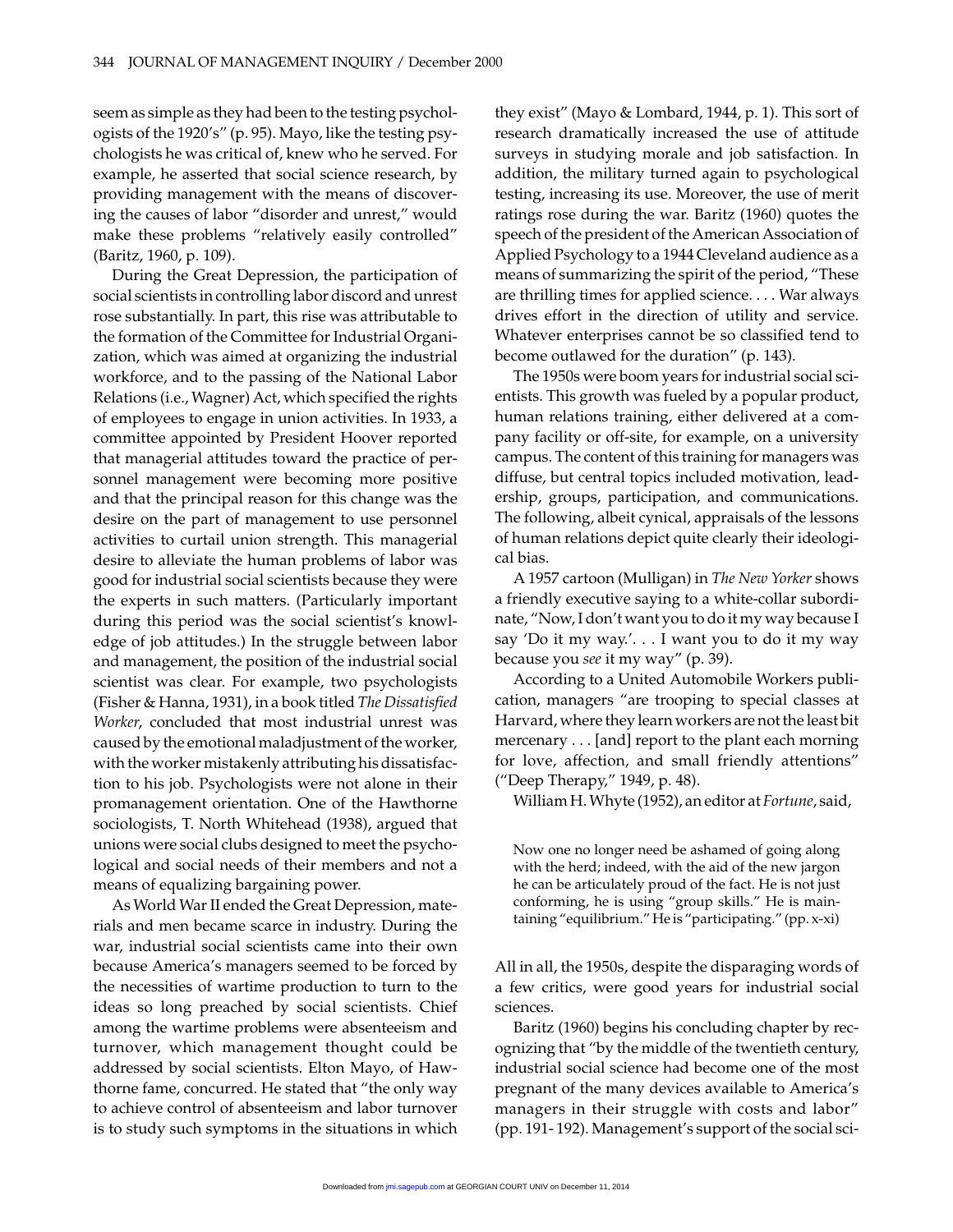ences was not a free good. In return, social scientists were to "concentrate exclusively on the narrow problems of productivity and industrial loyalty" (p. 195). Thus, "managers made of industrial social science a tool of industrial domination" (p. 195). Depicting this domination is what an executive in the personnel department of a large public utility told an audience of social scientists in 1950 with regard to the requirements of working with business:

a willingness to accept the notion that business perform a useful function in society, and that their methods may be necessary to accomplish this function . . . [and] a willingness to accept the culture and conventions of business as necessary and desirable. (Lawshe, 1951, p. 80)

Baritz (1960) closes the book by observing, "Because so many industrial social scientists have been willing to serve power instead of mind, they have been themselves a case study in manipulation by consent" (p. 210).

#### **INITIAL REACTIONS**

I hope the above synopsis was sufficiently true to Baritz's tale so that readers adequately appreciate the plausibility of industrial social scientists' being servants of management in the first half of the 20th century, and of the services they delivered being received warmly by the powers that be. This appreciation is essential to understanding my reactions to reading *The Servants of Power* for the first time 20 or so years ago when I was either a doctoral student or a newly minted Ph.D. in management and organization. Also important to understanding my initial reactions is what I saw around me during that period. I had teachers telling me that the satisfaction of workers was worthy of study only because of its potential relationships to important behavioral criteria (i.e., absenteeism, turnover, and job performance; hence, my continuing affection for Nord's [1977] "Job Satisfaction Reconsidered," which attempted to rebut such teachings). Moreover, the message I took away from the management journals I read was that the field did not take very seriously the well-being of workers (either economically or psychologically defined) as a desired end in and of itself. The literature overwhelmingly seemed focused on understanding how to make organizations more effective, with effectiveness criteria including indicators of worker well-being only when

such measures were justified in terms of their relationships to outcomes really important to managers. That is, what I read in the journals reinforced my professors' teachings. Although I did not ignore that my surroundings were telling me that what's good for the company is good for its workers, it was clear to me that when push came to shove among students of management, the company came first. What troubled me equally was that even the possibility of company-worker trade-offs was virtually never even whispered (also see Bramel & Friend, 1981). In summary, the professional world I saw around me at that time was consistent with much of Baritz's story. This consistency contributed to the discomfort I experienced initially in reacting to *The Servants of Power*.

The roots of that discomfort were within me in the form of my liberal values (which I now at least continue to espouse). These values dictated a concern for those whom I saw as disadvantaged and stigmatized. I realize such a statement may sound selfserving and/or trite, but it was (and I hope still is) an expression of my beliefs.

My initial reactions to *The Servants of Power* led me to the now quite obvious conclusion that science is not value free (i.e., our values unavoidably shape the research questions we pose [Kaplan, 1964]; also see, e.g., Connell & Nord, 1996; Howard, 1985). As a budding management scholar, I felt uneasy for having chosen a profession in which members' values dictated a research thrust not openly inclusive of the sort of issues congruent with my values. Let me be clear on this point. I was in no way opposed to research in the service of management (nor am I now). I was troubled by such an exclusive mission.

One can feel discomfort with a presumably scientific discipline in the exclusive service of management for reasons other than because it exhibits a narrow focus that excludes concerns relevant to one's personal values. For example, as management scholars, we study lower level members of organizations as well as organizational elites, and as participants in our research, these lower level members deserve our ethical obligation. This obligation, for example, according to the "Academy of Management Code of Ethical Conduct," entails preserving and protecting their "dignity, well-being, and freedom" (Academy of Management, 1997, p. 1470). Most certainly, unless one naively assumes that no conflict of interests ever exists between management and labor, research in the exclusive service of management potentially could endanger the dignity, well-being, or freedom of lower level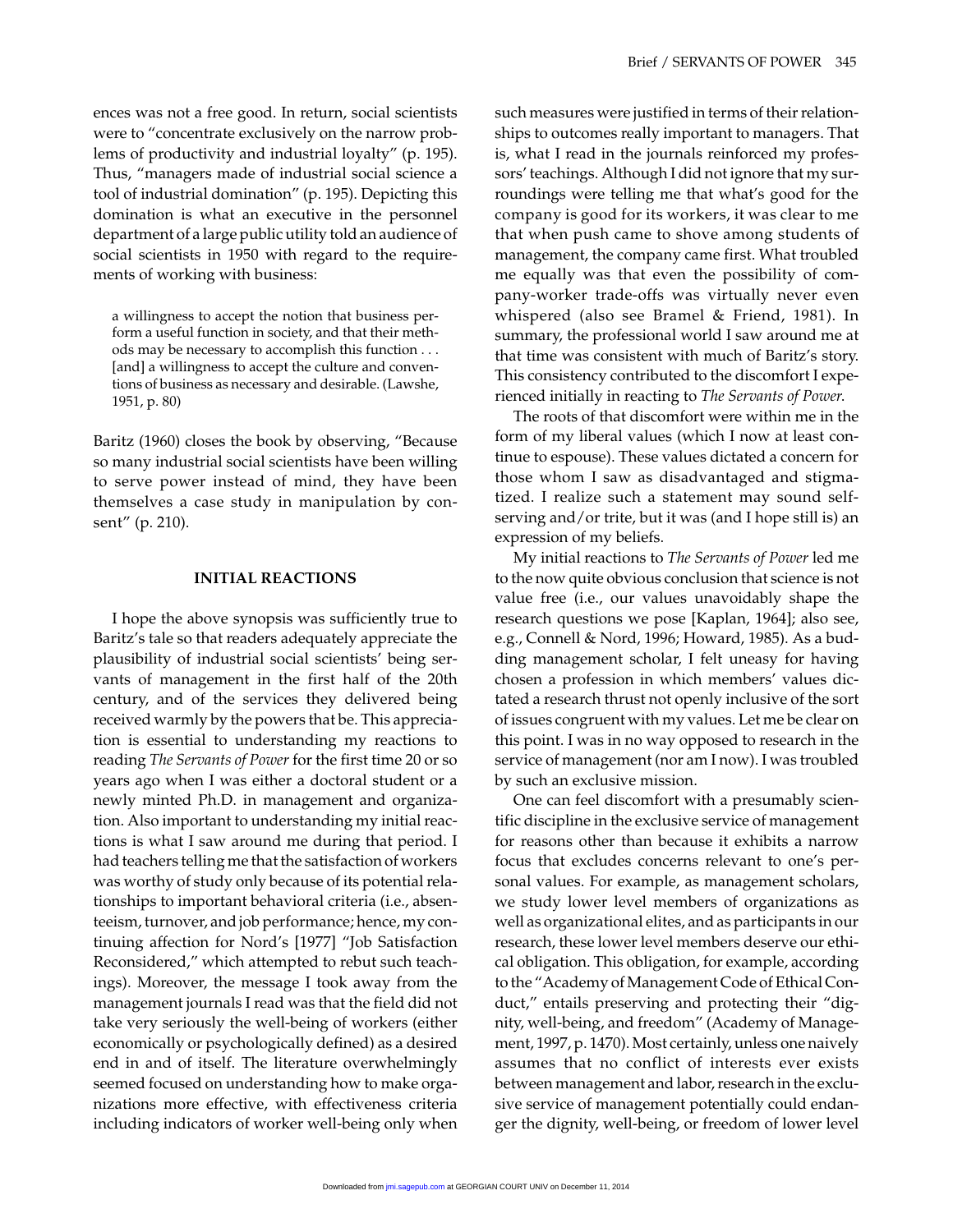organizational members. With regard to the charge of naïveté, some may claim that currently popular management tactics (e.g., self-managed teams) serve to increase the autonomy of workers and thereby reduce the likelihood of conflicts between management and labor. At some superficial level, this probably is true, but in the tradition of Edwards (1979), others see the tactics as transferring pressures to maintain performance from supervisors to peers (e.g., Cappelli, 1995) but recognize that managerial control of the workplace remains fundamentally intact (also see Jacoby, 1985). If, as I see it, the form rather than the substance of management- labor conflicts has changed in recent years, then the status of our research results as being potentially harmful remains. Driving such results are the questions we seek to answer or, as asserted next, the questions we do not seek to answer.

It could be argued that we also are obligated ethically to society at large (e.g., to advance science, to better the human condition, to increase understanding) (Rosenthal & Rosnow, 1991). Again, it would take one extraordinarily naive person to assume that the interests of management encompass all of those in the larger society; that is, our obligations to society at large likely would lead us to pose research questions that would go unasked if our only concern were to service management. The founders of the Academy of Management in 1941 recognized the larger obligation; they stated,

The general objectives of the Academy shall be . . . to foster: (a) A philosophy of management that will make possible an accomplishment of the economic and social objectives of an industrial society with increasing economy and effectiveness. The public's interest must be paramount in any such philosophy. (LeBreton, 1962, p. 330)

I see little evidence that the academy has encouraged management scholars to put the public's interest first or even to contemplate that interest in setting their research agendas. Recently, however, I was pleased to learn that the academy's board is considering a research newsletter on public policy issues. However, if the research that might be reported in such a newsletter was to be exclusively in the service of management, then the academy and its members would become fair game for those critics who recognize that conflicts of interests are evident in society and that power (i.e., managerial power) does not always make right.

Elsewhere, Janet Dukerich and I (Brief & Dukerich, 1991) have written about how the desire to conduct managerially useful research disrupts the scientific enterprise. Our arguments principally were methodological in nature, generally avoiding the sorts of moral concerns raised above. There is no need to repeat those arguments here; however, a brief example should indicate what we were about. Those seeking to do managerially useful research are advised to be concerned with independent variables in the control of management (e.g., Thomas & Tymon, 1982); however, doing so could limit theory development by deemphasizing or excluding those variables that management cannot manipulate but that may be potent with explanatory power. The identification of such problems is not new. In Baritz (1960), for instance, Arthur Kornhauser, a prominent research psychologist who did not see himself as an industrial social scientist, was quoted as saying,

Psychological activities for industry . . . are characterized by the fact that business management constitutes a special interest group which manifest its special viewpoint in respect to research as in other matters . . . certain crucial variables must not be dealt with. (p. 206)

All of the above seems to pertain only to our research and not to our teaching. However, except for what we might glean from our personal experiences and from the pages of *Business Week*, *Fortune*, and the like, it is the interpretations of our research that we teach. So, the concerns previously expressed about the consequences of a managerial bias for our research are relevant to what we do in the classroom. Anthony (1977) makes this point in an interesting way. He states,

Ideology plays a considerable part in the curricula of management courses at universities. . . . The ideological element is not always instantly recognizable for what it is. One reason . . . is that much of the ideological element in management education appears to be concerned with objective, scientific, research-based conceptualization of practical managerial problemsolving. . . . It would be hard to find another field of educational activity in which intelligent, and sometimes educated minds, were so harmoniously disposed. There may be occasional disagreement about educational methods, never about doctrine. (pp. 260-262)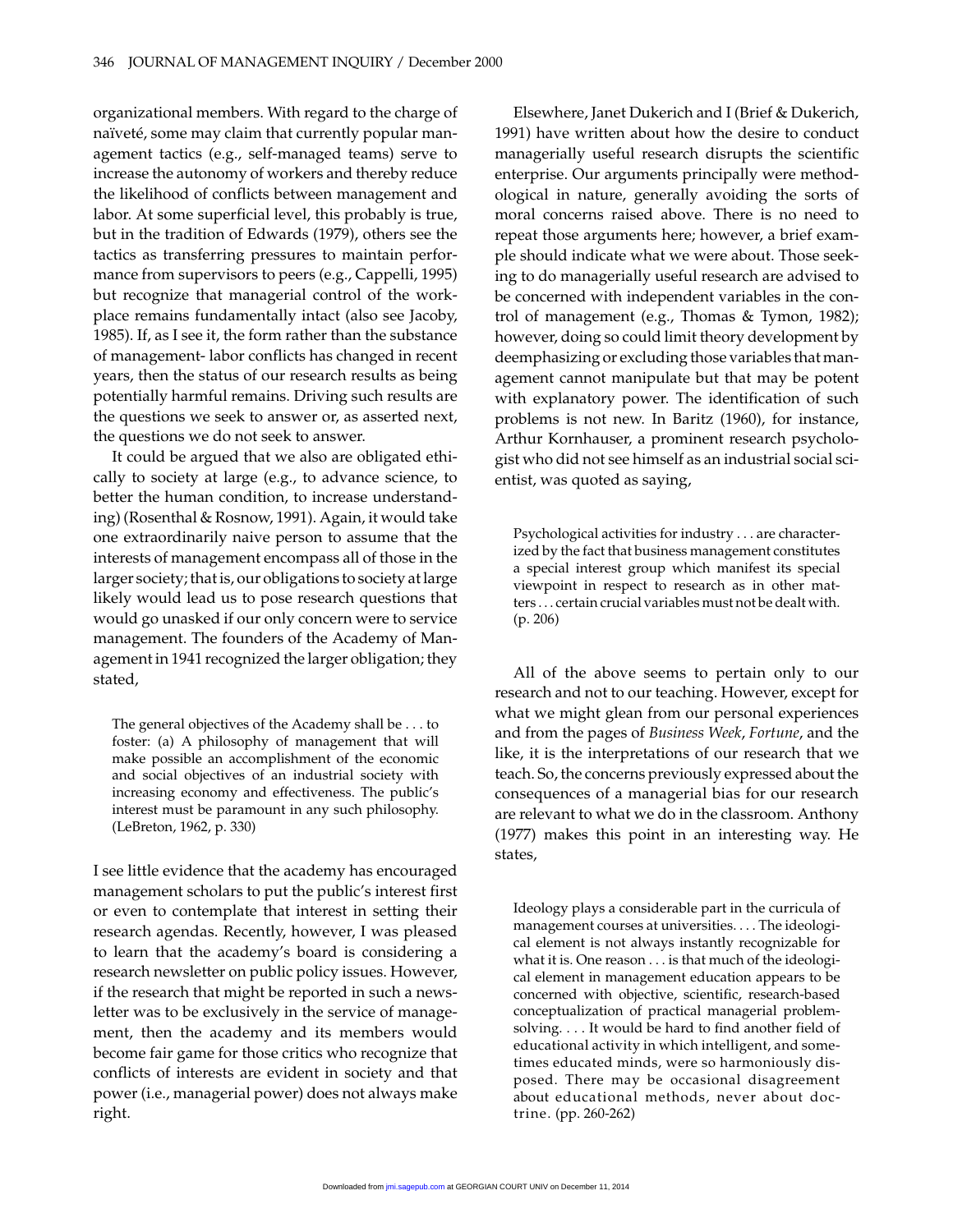The above is how I interpreted my reactions to first reading *The Servants of Power* some 20 or so years ago. I accepted Baritz's story line that among most of those who studied management, there was a shared ideology that created a distinct promanagement bias (for the consequences of such a shared ideology being unconscious, see Bem & Bem, 1970). Moreover, I believed that this bias, this desire to serve management, largely excluded serious attention to the sorts of research concerns my personal values dictated. Hence, I felt uneasy about my choice of a profession (obviously, however, not uneasy enough to abandon it). Below, I try to show that sticking with my choice was the right thing to do, for over the next 20 years, events unfolded to temper my initial uneasiness.

#### **LATER REACTIONS**

A recent reread of *The Servants of Power* stimulated less emotion and more thoughts than did my first read. I felt less uneasy (i.e., guilty) about being a professor of management; however, the thoughts evoked left me perplexed. As explained below, these thoughts rested on my observations that on one hand, our research literature became more inclusive and, correspondingly, critics of its managerial bias became more vocal, but on the other hand, all of this might matter less because managers may no longer be listening to what we have to say.

What most clearly reduced my unease was a change in the research literature that I as well as others perceived. In 1984, Barry Staw observed that absenteeism, turnover, performance, and the like, as the field's traditional research concerns, "can be faulted for being rather narrow" (p. 652). Indeed, this set of variables really had not expanded since the first half of the century, as evidenced by Baritz's analysis. Staw also noted that other variables may be of interest to individual participants in organizations and to the general public and went on to discuss the research pertaining to two of these, job stress and dissent. With regard to the former, he stated, "Within the last 5 years there has been a burgeoning of research interest in job stress and an effort to specify its determinants" (Staw, 1984, p. 652), but regarding the latter, he stated, "Unlike the study of job stress, research on dissent and whistleblowing has not yet been integrated into a unified stream of research or even a recognized concern for the field" (p. 654). The publication of Miceli and

Near's (1992) *Blowing the Whistle* helped signal that in less than a decade, Staw likely would have changed his assessment of how the field had received the study of dissent. The point is that by the late 1970s, our literature was opening up to research that at least could be argued to serve others beyond the management community. Thus, the sort of research my personal values dictated became acceptable to the field, but only just acceptable. That is, it seems to me that research targeted to serve workers and the public at large can be published in the field's principal journals; however, such targets are, at best, of secondary concern to the vast majority of management scholars in the United States. For instance, in our journals, the organizationally relevant attitudes of the survivors of layoffs have received considerable attention (e.g., Brockner, 1988); however, very, very rarely have the victims of layoffs (i.e., those fired) been the object of study (e.g., Winefield, Winefield, Tiggemann & Goldney, 1991). Apparently, how these people cope with having lost their jobs is not widely seen as interesting to management scholars as are the job attitudes of their more fortunate counterparts, layoff survivors. Clearly, a managerial bias still dominates the field. Supportive of this assertion are other examples of what we tend not to study: organizations engaging in deceptive advertising, organizational factors contributing to the prevalence of unsafe products and production processes, the use of bribes—domestically and abroad, greed as a result of organizational socialization processes, the role of religion in business, and the reactions of stigmatized people to hostile workplaces. The list could go on and on.

Today, the field's managerial bias is being challenged openly, sort of from within, but not very effectively (also see Martin, 1994; Pfeffer, 1997). This challenge comes from those who can be labeled *critical theorists* (e.g., Alvesson & Deetz, 1996; Burrell, 1996; Burrell & Morgan, 1979; Clegg, 1989; Frost, 1980; Steffy & Grimes, 1986). For example, according to two such theorists,

The disciplines of management are generally understood to be devoted to the (scientific) improvement of managerial practice. . . . It is assumed that questions directly or indirectly connected to efficiency and effectiveness are central and that knowledge of management is of greatest relevance (only) to managers. . . . Management is considered to be a socially valuable technical function, normally acting in the general interests of workers, employers, customers and citizens alike. In contrast, [critical theory] . . . questions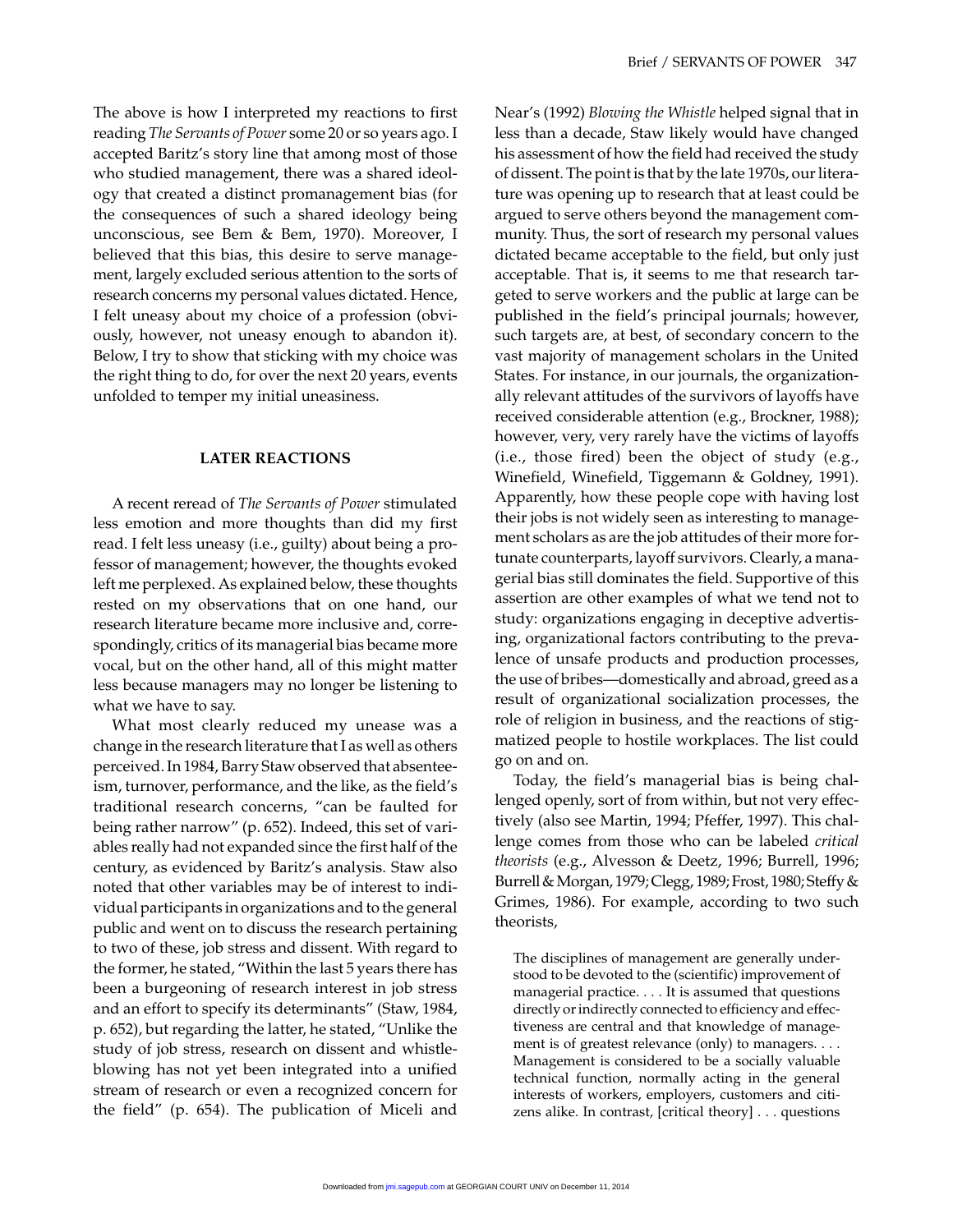the wisdom of taking the neutrality or virtue of management as self-evident or unproblematical. (Alvesson & Willmott, 1992, p. 1)

From my perspective, this is terrific stuff; however, critical theorists do not stop with criticizing management scholars for their managerial bias. Following the lead of the Frankfurt School (e.g., Horkheimer & Adorno, 1979), they go on to critique the methods most of these scholars use and the philosophy of science on which those methods rest. Perhaps because students of critical management seem to attack everything management scholarship is about, the field generally has turned a deaf ear to their pleas for change even though some of those pleas might seem reasonable individually.

Another reason I react differently today to *The Servants of Power* than I did 20 or so years ago is because the managerial bias still evident in the field simply may matter less. Recall that Baritz argued not only that industrial social scientists sought to serve management but also that their services were received warmly by management. Today, evidence from a variety of sources suggests that there is a chill in the air, that management no longer receives our offerings with open arms. If this is so, then the effects of the field's managerial bias, in practice, must be less.

Evidence of a chill in the air readily can be found in Porter and McKibbin's (1988) influential *Management Education and Development: Drift or Thrust into the 21st Century?* They stated,

Our overall impression from our corporate interviews is . . . [that] the business world is, generally speaking . . . *ignoring* the research coming out of business schools. . . . The total perceived impact is, judged by what we learned in some 200 interviews in the business sector, virtually nil. (p. 173)

Further evidence of the chill and the persistent but now perhaps paradoxical managerial bias are recent Academy of Management presidential addresses. For instance, Don Hambrick (1994) called for the following kinds of activities to ensure that the academy "really matters": "Our professional divisions should be encouraged . . . to conduct joint conferences with practitioner organizations in their respective domains" (p. 14), and "the Academy should initiate a new major award: a prize for exceptional scholarly contribution to the practice of management" (p. 15). Note that he did not call for joint meetings with consumers and environmental or labor groups or for a new major

award for exceptional scholarly contribution to enhancing the quality of work life. Rick Mowday (1997) in his presidential address cites a 1996 report of the American Assembly of Collegiate Schools of Business (AACSB) Faculty Leadership Task Force that discusses "the irrelevance of our research" (p. 337). His response to the task force's concerns included embracing Ernst Boyer's (1990) broad definition of scholarship, which Mowday sees as being consistent with management faculty developing "closer links to business" (p. 339). Presumably, these links would foster what Boyer calls the "scholarship of application"; thus, Mowday, recognizing that our research may not be seen as useful by the powers that be, at least implies that our scholarship should include applying our knowledge to benefit management. Another example of the chill in the air is supplied by the growing body of literature indicating that the adoption of new management techniques is not necessarily dependent on managerial scholars' providing guidance but more so on other fashion setters (e.g., the business media and management consultants) (e.g., Abrahamson, 1991, 1996). Finally, the business media has been openly critical of management scholarship. Take the case of John Micklethwait and Adrian Wooldridge (1996), staff editors of *The Economist*, who in their recent book, *The Witch Doctors*, claimed that

management theory, according to the case against it, has four defects: it is constitutionally incapable of self-criticism; its terminology usually confuses rather than educates; it rarely rises above common sense; and it is faddish and bedeviled by contradictions that would not be allowed in more rigorous disciplines. (p. 12)

All in all, it may be the case, as asserted above, that management scholars have come to be seen by their intended audience as something akin to how the sellers of ice cubes are viewed by the Eskimos. What might have happened between the time when Baritz's story ended and now? What explains the apparent fall of management scholarship in the eyes of managers? Clearly, this essay is not the place to address this question seriously, but I cannot resist posing a few responses. It might be that (a) managerial perceptions are distorted and they unknowingly are influenced by management research, (b) the quality (whatever that means) of management research has so deteriorated that its end products now are near worthless, (c) (even though we are academics) our research has become too academic, or (d) the learning curve of the field has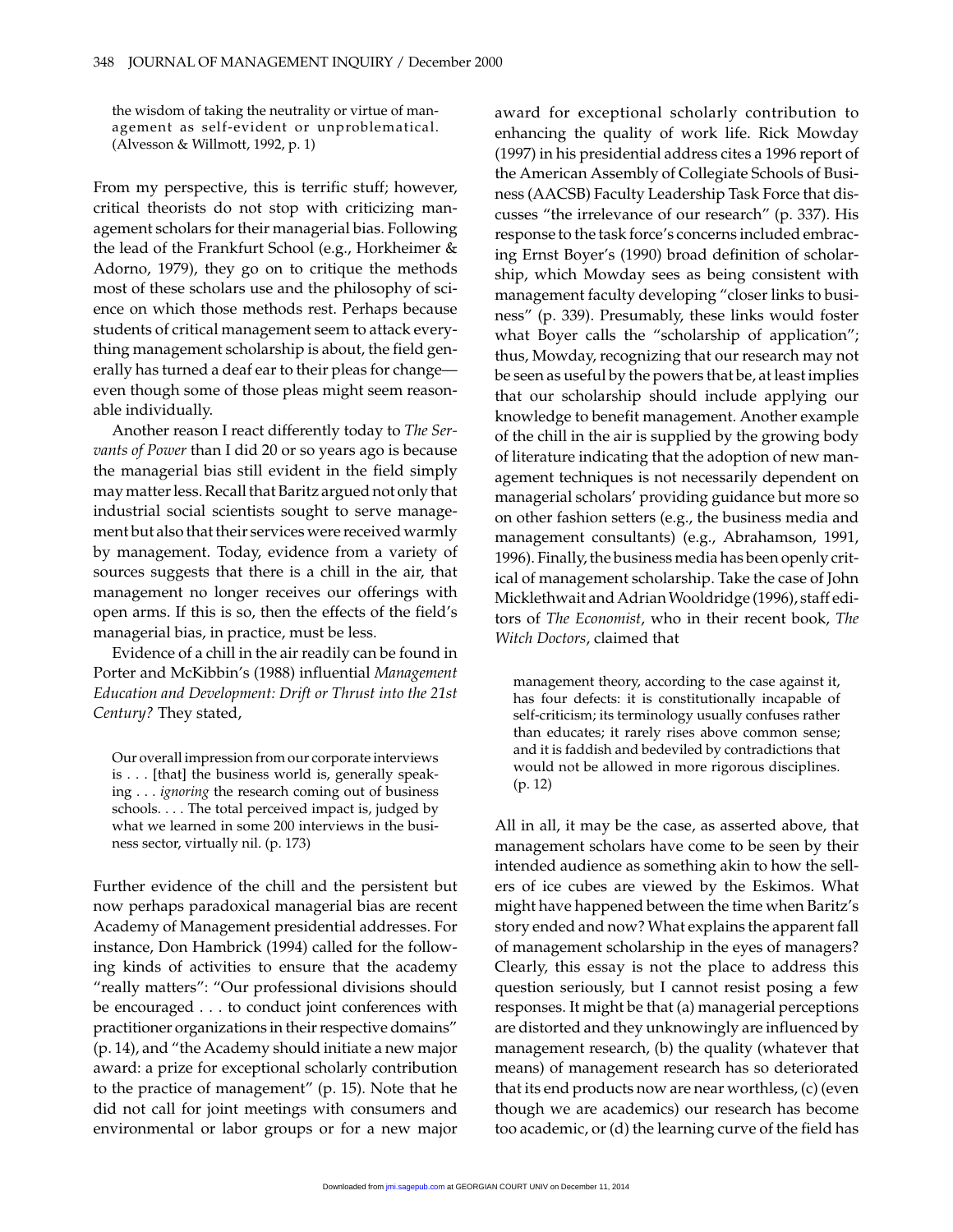plateaued. Wherever the truth may lie, the good but perplexing news is that the problems associated with the field's managerial bias are lessened by managers not accepting what is served to them. We need not worry about the ethics of how our research findings are applied if our intended audience is not listening to what we have to say.

## **NOW WHAT?**

*The Servants of Power* demonstrated that management scholars, at least up until the 1950s, aimed to serve the management community and generally got high marks from that constituency for the services they did render. The major problem with all of this, as I saw it, was that other segments of society were not adequately served by our scholarship. However, something changed in the past 40 years. Although the field's managerial bias may have lessened a bit, it remains clearly evident; however, the managerial community no longer seems receptive to our offerings. This presumed lack of receptivity has led a variety of voices inside and outside of the discipline to demand that our research become more applied so that we can better serve our master. My more recent reading of Baritz's book stimulated an alternative response to the criticisms that recently have been hurled at us. Individually and collectively, we ought to pause and ponder who we should be serving through our research and how well we are meeting the realistic needs of those identified groups.

Following the lead of some stakeholder theorists (e.g., Donaldson & Preston, 1995; Freeman, 1994), in identifying the groups we should be serving, we ought to consider those who do or could have moral claims on our research. These claims are attributable to belonging to any group that might benefit from or be harmed by the conduct or results of our research. Clearly, these groups would include managers and, as indicated earlier, workers, consumers, and the public at large. Not to be omitted from this list is the group we perhaps have the greatest obligation to, our students. As noted earlier, directly, but too often indirectly, the substance of what we serve in our classrooms is (or should be) a product of our scholarship. As regards the degree to which we meet the needs of our students through our research, I question how much we really do have to offer beyond helping them to understand how they might contribute to making their future employers more productive, efficient, and profitable.

To what degree does our research shed light on such matters as (a) resisting ethically questionable orders from organizational superiors; (b) directing, in a legitimate way, organizational resources toward personally important social or environmental causes; (c) blending the responsibilities of being an employee, spouse, and parent; or (d) living a religious life in the workplace? Assuming that such matters are important, who, if not us, should address them in the classroom and whose research, if not ours, should be concerned with them?

I sincerely hope that individuals ask themselves who they, as management scholars, should serve and that the answers produced are far from uniform. I suspect many of us would identify similar sets of groups but would differ significantly in terms of the relative import of those groups. Although I may judge those who are largely excluded from certain organizational roles (e.g., Blacks) as a high-priority group to serve, someone else may emphasize serving government policy makers and most undoubtedly will continue to put management first. However, the point is, by asking who we should serve, we are more likely to end up with a more diverse set of masters than is now evident. In addition, it is diversity in how we approach the study of management that we sorely need. Such diversity from a values perspective would ensure, for example, a broader array of questions being posed, thus stretching the boundaries of inquiry and hopefully providing a set of questions whose answers would help satisfy our moral obligations to a considerably wider slice of society. At the discipline level, the Academy of Management, at the very minimum, ought to reaffirm that in the endeavors it supports, the "public's interest must be paramount" (LeBreton, 1962, p. 330). Ideally, this reaffirmation should be coupled with the initiation of an open, organized, ongoing discussion between academy members on such matters as what constitutes the public's interest from the prospective of a management scholar, when might one anticipate the public's interest to collide with those of management, and how the academy can encourage scholarship that speaks to the concerns of both parties in such conflicts. To do less would be to endorse the position that management's interests are the right ones.

I want to close on a methodological note. In assessing how well we are meeting the realistic needs of those groups we seek to serve, we ought to move beyond the evidence supplied by the media or derived exclusively from the self-reports of executives. I, for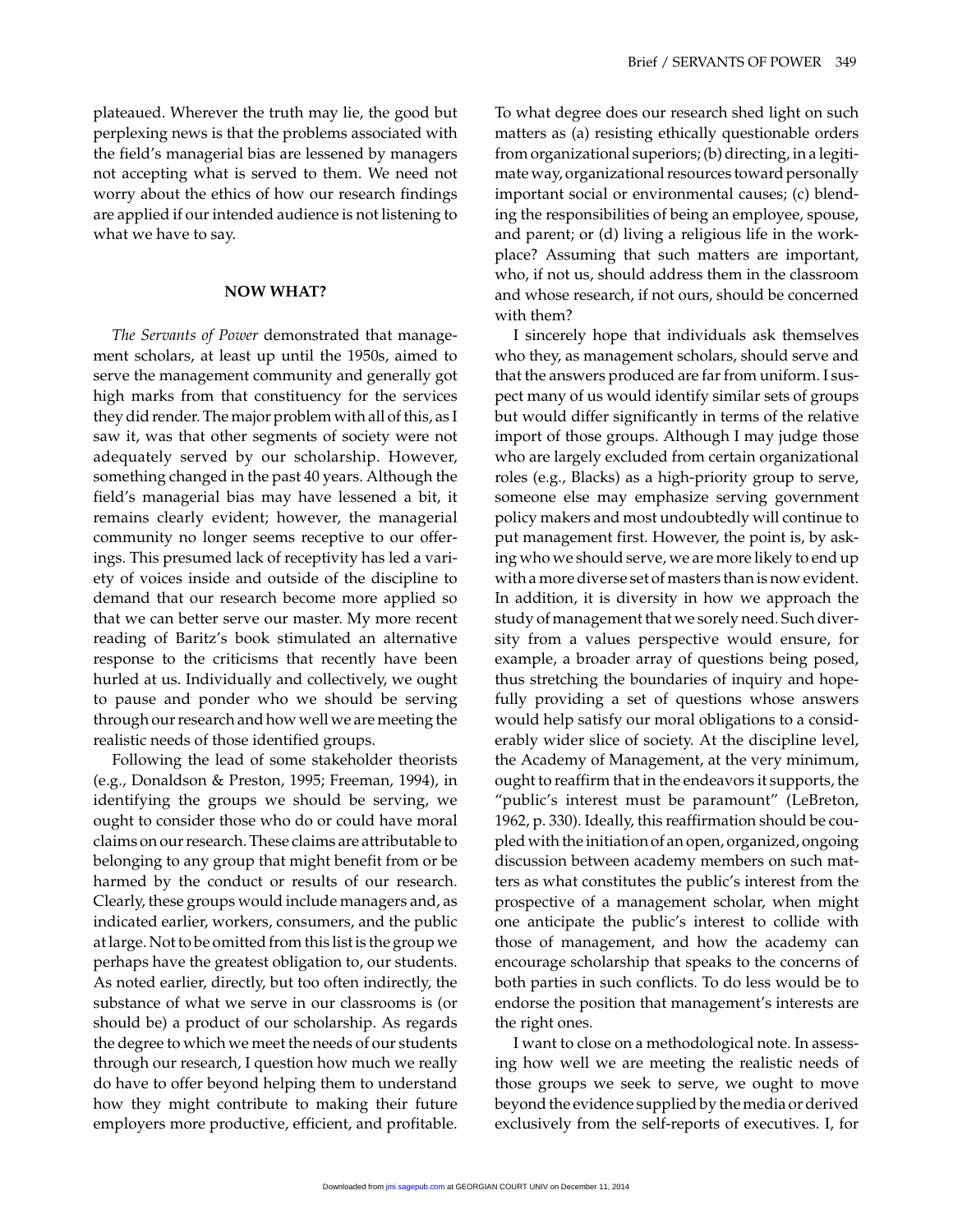one, am not sure that the impact of our research on managers is "virtually nil" (Porter & McKibbin, 1988, p. 173). Let me qualify this assertion. I do not believe that managers read our theories and then proceed to apply them verbatim in their organizations. Such a belief would approach foolishness (Brief & Dukerich, 1991). However, I do believe that as teachers (of both managers and managers-in-training), we do more than legitimize (e.g., Abbott, 1988) our students, we expose them to the products of our scholarship and they, thereby, are led to pose questions about managing their organizations that otherwise would have gone unasked, and asking these questions sometimes yields results that help prevent costly disasters or facilitate desired outcomes. That is, I suspect that the effect of our research on managers is indirect, subtle, and often unconscious. With regard to the latter characteristic, this implies that managers, like the rest of us, often cannot trace the origins of the questions they ask. Thus, in ascertaining how well we are meeting our obligations to managers or any other group we seek to serve, one ought to consider that attempts to obtain clear-cut proof of the direct utility of our research, based on the self-reports of likely users, probably are doomed to fail or, at a minimum, to yield suspect findings. Those who are interested in evaluating how well we serve should approach the problem as they would any other research puzzle, realizing that the most obvious strategy may not be the correct one.

At the end, I feel that I have rambled too much, obscuring my central thesis: Question who you serve. In the past and more recently, Baritz did stimulate for me a variety of thoughts with regard to what I am about as a modern industrial social scientist. I hope that this essay serves to stimulate similar sorts of critical thinking for others.

#### **REFERENCES**

- Abbott, A. (1988). *The system of professions*. Chicago: The University of Chicago Press.
- Abrahamson, E. (1991). Managerial fads and fashions: The diffusion and rejection of innovations. *Academy of Management Review*, *16*, 586-612.
- Abrahamson, E. (1996). Management fashion. *Academy of Management Review*, *21*, 254-285.
- Academy of Management. (1997). Academy of Management code of ethical conduct. *Academy of Management Journal*, *40*, 1469-1474.
- Alvesson, M., & Deetz, S. (1996). Critical theory and postmodernism approaches to organizational studies. In S. R. Clegg, C. Hardy, & W. R. Nord (Eds.), *Handbook of organization studies* (pp. 191-217). London: Sage.
- Alvesson, M., & Willmott, H. (1992). Critical theory and management studies: An introduction. In M. Alvesson & H. Willmott (Eds.), *Critical management studies* (pp. 1-20). London: Sage.
- Anthony, P. D. (1977). *The ideology of work*. New York: Tavistock.
- Baritz, L. (1960). *The servants of power: A history of the use of social science in American industry*. New York: John Wiley.
- Bem, S. L., & Bem, D. J. (1970). Case study of a nonconscious ideology: Training the woman to know her place. In D. J. Bem (Ed.), *Beliefs, attitudes, and human affairs* (pp. 89-99). Belmont, CA: Brooks/Cole.
- Boyer, E. L. (1990). *Scholarship reconsidered: Priorities of the professoriate*. Princeton, NJ: The Carnegie Foundation for the Advancement of Teaching.
- Bramel, D., & Friend, R. (1981). Hawthorne, the myth of the docile worker, and class bias in psychology. *American Psychologist*, *36*, 867-878.
- Brief, A. P., & Dukerich, J. M. (1991). Theory in organizational behavior: Can it be useful? *Research in Organizational Behavior*, *13*, 327-352.
- Brockner, J. (1988). The effects of work layoffs on survivors: Research, theory, and practice. *Research in Organizational Behavior*, *10*, 213-255.
- Burrell, G. (1996). Normal science, paradigms, metaphors, discourses and genealogies of analysis. In S. R. Clegg, C. Hardy, & W. R. Nord (Eds.), *Handbook of organization studies* (pp. 642-658). London: Sage.
- Burrell, G., & Morgan, G. (1979). *Sociological paradigms and organizational analysis*. London: Heinemann.
- Cappelli, P. (1995). Rethinking employment.*British Journal of Industrial Relations*, *33*, 563-602.
- Catell, J.M., & Farrand, L. (1896). Physical and mental measurements of the students of Columbia University. *Psychological Review*, *3*, 618-648.
- Clegg, S. (1989). *Frameworks of power*. London: Sage.
- Connell, A. F., & Nord, W. R. (1996). The bloodless coup: The infiltration of organization science by uncertainty and values. *Journal of Applied Behavioral Science*, *32*, 407- 427.
- Deep therapy on the assembly line. (1949). *Ammunition*, *7*, 47-48.
- Donaldson, T., & Preston, L. E. (1995). The stakeholder theory of the corporation: Concepts, evidence, and implications. *Academy of Management Review*, *20*, 65-91.
- Drucker, P. F. (1946). *Concept of the corporation*. New York: John Day.
- Edwards, R. (1979). *Contested terrain: The transformation of the workplace in the twentieth century*. New York: Basic.
- Fisher, V. E., & Hanna, J. V. (1931). *The dissatisfied worker*. New York: Macmillan.
- Freeman, R. E. (1994). The politics of stakeholder theory: Some future directions. *Business Ethics Quarterly*, *4*, 409- 421.